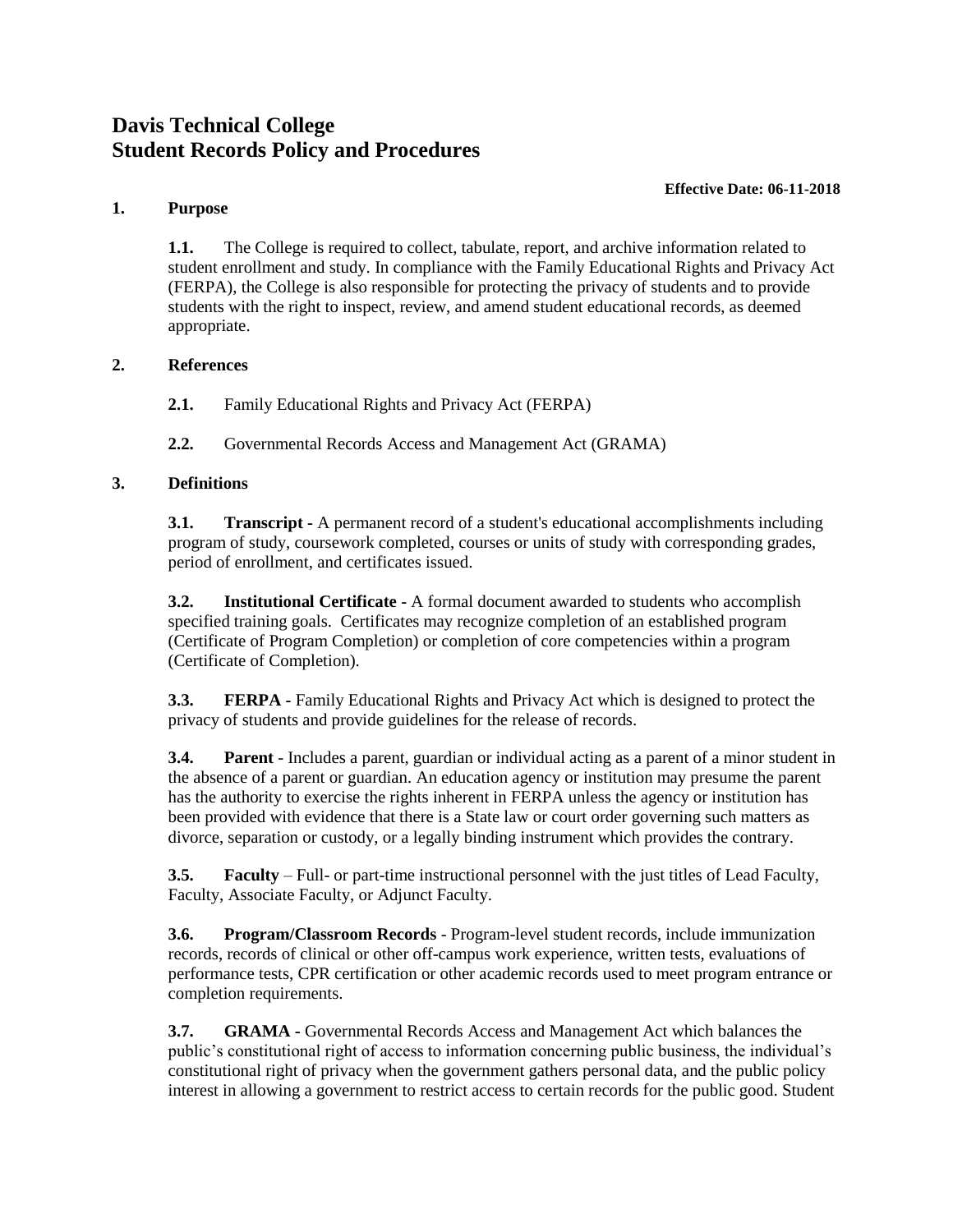records are not covered by GRAMA.

#### **4. Policy**

**4.1.** Record Storage and Security

**4.1.1.** Student records will be stored in the electronic Student Information System and in the document scanning system. Each resource will provide controlled access with password protection and security.

**4.1.2.** The student record will include student demographic data, enrollment, financial, academic progress and performance, credentials earned, withdrawal and placement and continuing education status.

**4.1.3.** Any student documentation that instructors receive or produce including documents provided by students to meet program admission requirements, official transcripts used in alternate documentation, industry certificate(s) or license(s) will be submitted to Student Services to be included in the student's scanned electronic file.

**4.1.4.** Program/classroom records will be managed by program instructors or delivered to Student Services for scanning into the student record upon separation from the program.

**4.1.5.** Employee Security and Access to Student Records

**4.1.5.1.** The Information Technology Department is responsible for creating, modifying and disabling instructor accounts as well as maintenance, security and back-up of the Student Information System.

**4.1.6.** Employee access to student records will be limited to the need to access data necessary for the performance of the employee's job function(s) and will be approved by a supervisor or director.

**4.1.6.1.** Employees are responsible for the security of records to which they are given access and may not share passwords or otherwise grant access to unauthorized individuals.

**4.1.7.** Student Services personnel are responsible for granting, modifying and disabling instructor access to course rolls.

**4.1.8.** Institutional Effectiveness personnel are responsible for granting, modifying and disabling course sign-off permission to instructors.

**4.2.** Responsibility for Recording and Maintaining Student Information

**4.2.1.** Records relating to enrollment, scheduling, demographics, and credentials awarded will be entered by Student Services staff members in the approved College student information system or the student's permanent, scanned electronic file.

**4.2.2.** Records relating to student performance (attendance, completion of course work and grades) will be entered by program instructors in the approved College student information system.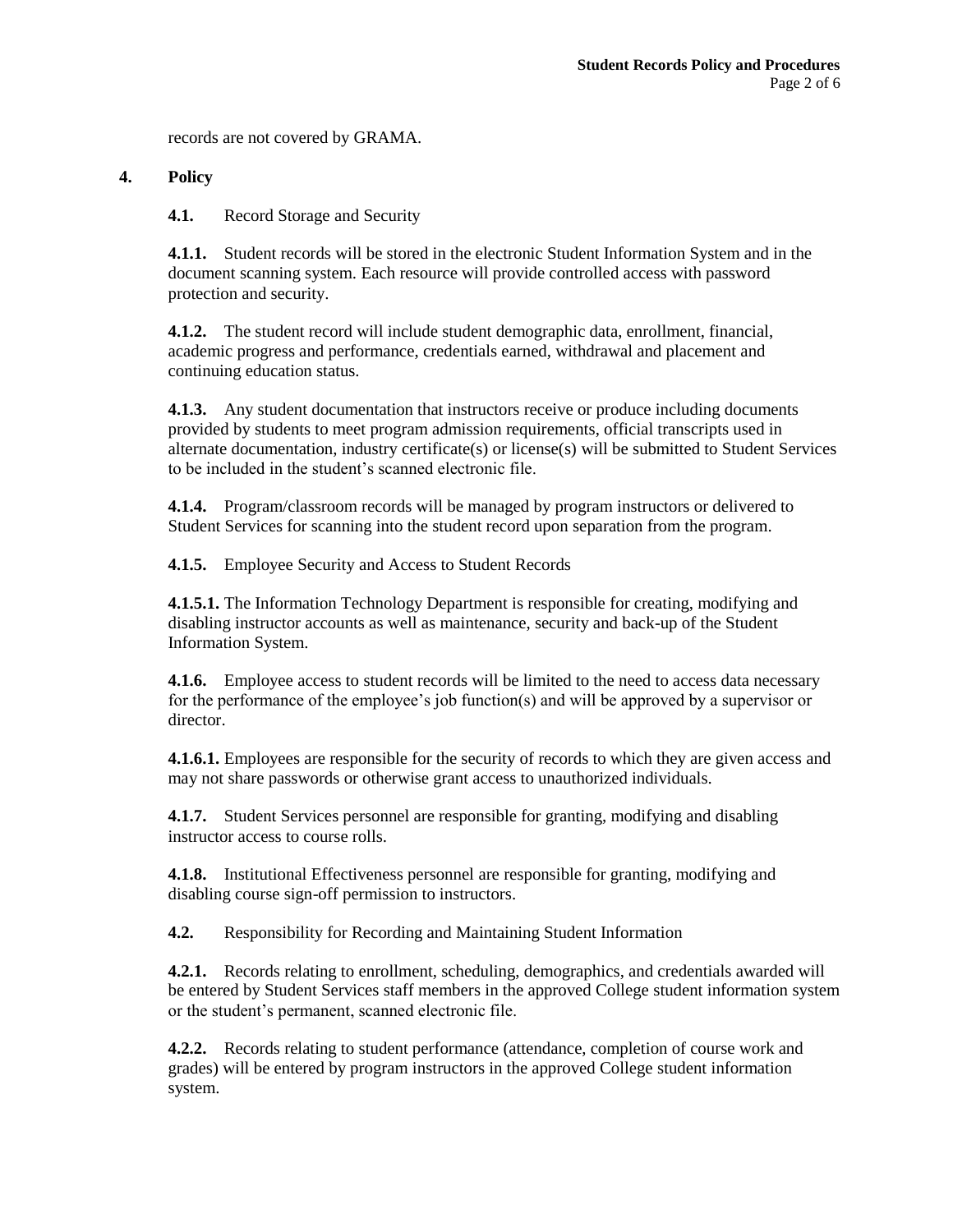## **4.3.** Data Collection

**4.3.1.** Students providing private or controlled information are given (upon request) a reason for the collection, the intended use, classes of persons or other entities that will receive the information and the consequences for refusing to provide information.

**4.4.** Release of Student Records

**4.4.1.** Personally identifiable information relating to a student's educational history will not be released to any individual or organization without the written consent of the student using the FERPA Release Form, unless the organization has a signed form on record with the sponsor on record (such as Department of Workforce Services).

**4.4.1.1.** Notwithstanding 4.2.1, the College reserves the right to release Directory Information unless the student has specifically requested in writing that such information be withheld using the FERPA Suppression Form.

**4.4.1.2.** Directory Information includes:

Student's Name **Address** Telephone Number Date and place of birth E-mail address Program(s) of study Dates of attendance and registration Certificates, Diplomas or Degrees awarded Honors Received **Activities** Photos Enrollment Status

**4.4.2.** Students may access their records (including schedules, unofficial transcript, dates of enrollment and progress reports) via the web portal for the Student Information System or they may directly request reports from Student Services or their classroom instructor(s).

**4.4.3.** Requests by individuals other than students to access records relating to the student's education or other activities at the College can be made by subpoena or records request signed by the student in the presence of a notary public. The request must include specific records requested and inclusive dates.

**4.4.4.** Students may file an Authorization to Access Student Records form with Student Services to grant third-parties on-going access to their records.

**4.4.5.** Information which is collected solely for use by the Employer and Continuing Occupational Education department and Northfront Business Resource Center and is not entered into the student information system is kept private.

**4.4.6.** The College has 45 days from the date of the request to respond. In the event that the records have been archived and aren't immediately available, the Records Specialist will inform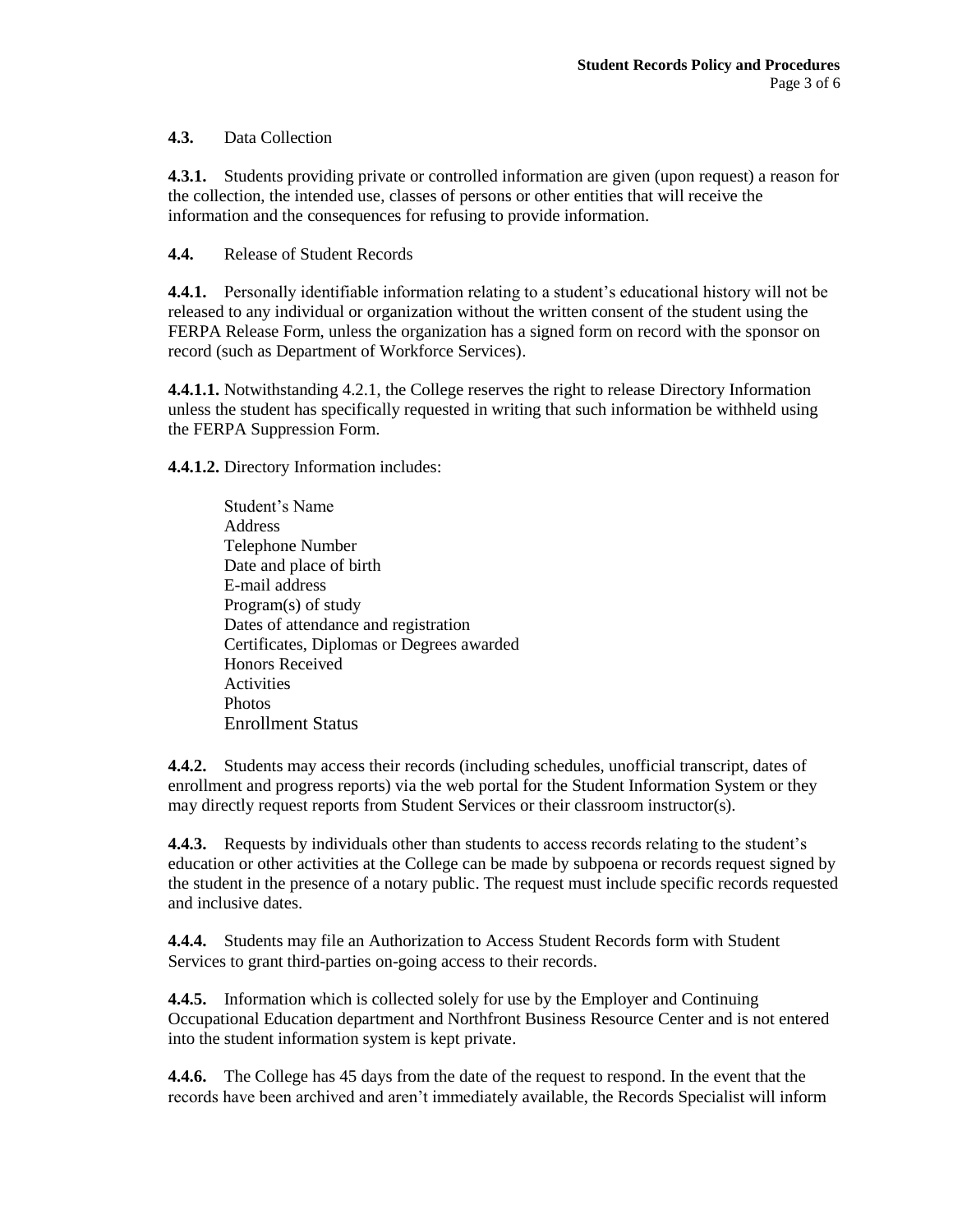the individual making the request of the anticipated delay.

**4.4.7.** Students may file a complaint with the U.S. Department of Education concerning alleged failures by the College to comply with FERPA requirements by sending a written complaint to the following address:

Family Policy Compliance Officer U.S. Department of Education Washington, DC, 20202-4605

**4.5.** Amendments to Student Records

**4.5.1.** Students, instructors, or staff may ask the College to amend a record that they believe is inaccurate or misleading. Such requests should be submitted in writing using the Records Correction form and must clearly identify the part of the record to be changed and provide documentation that the change is verifiable and appropriate.

**4.5.1.1.** Any request for a change to a time-based record (attendance, course-completion, enrollment data, etc.) which is more than 30 days old must be approved by signature by the Director of Student Services and the affected Director of Programs.

**4.5.1.2.** If the College declines to change the record as requested, the College will notify the requestor.

**4.6.** Official Transcript Requests

**4.6.1.** Students wishing to obtain an official transcript of academic work must submit a Transcript Request Form which is available in Student Services, or through the National Student Clearinghouse, available online.

**4.6.1.1.** Any financial obligations to the College must be cleared prior to the release of a transcript.

**4.6.1.2.** For course taken prior to 1988, transcripts are unavailable. An enrollment verification letter can be provided based on records available for retrieval through the Utah State Archive Office (USAO). Processing time for such requests is dependent on the response time from the USAO and may take several weeks.

**4.6.1.3.** Some courses outside of those leading to certificates or degrees (such as those offered by the Employer and Continuing Occupational Education department or State Custom Fit training) may or may not be transcriptable.

**4.6.2.** A student may request an official transcript for themselves or designate release of the document to another party, institution or organization.

**4.6.3.** Official transcripts will be provided within ten (10) working days.

**4.7.** Enrollment Verification

**4.7.1.** Students wishing to obtain verification of enrollment must complete an Enrollment Verification Form which is available in Student Services and indicates who is authorized to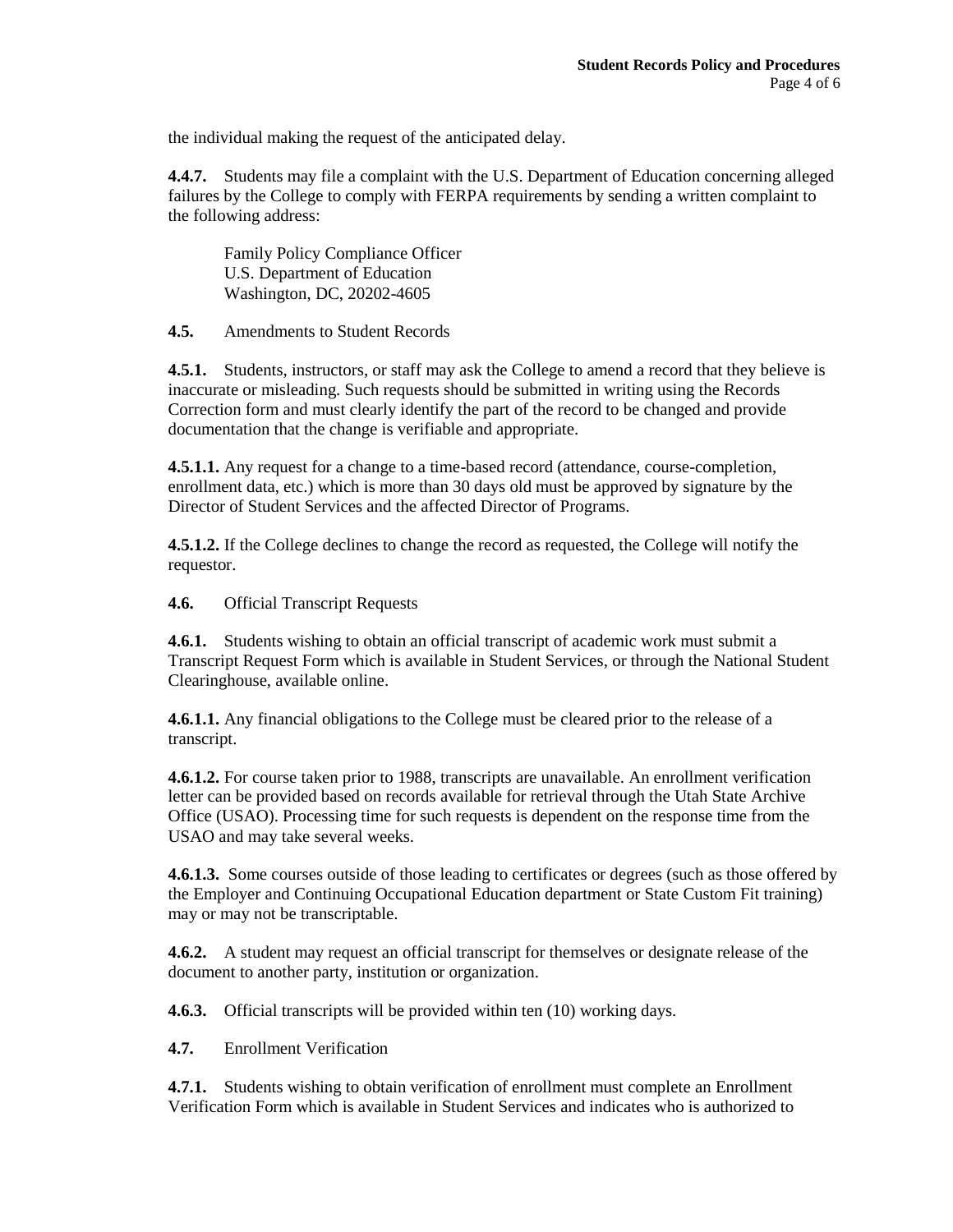receive the verification. Enrollment Verification Forms may also be received from outside entities, such as student loan or insurance companies. Enrollment verifications are processed in up to five (5) working days, but will not be released until the student has attended a minimum of five (5) 3-hour sessions of a course.

**4.7.2.** Competency Demonstrations, Alternate Documentation, and courses offered through continuing education will not be used for enrollment verification.

## **4.8.** Record Retention

**4.8.1.** The Utah State Archive retains original hardcopy files from the years 1977 – 2001. The College maintains electronic copies of all other student records. For the purposes of retaining records, all educational records at the college (whether original or re-printed from the scanning system) have the same legal effect as the original record.

**4.8.2.** Student records shall be retained electronically in perpetuity via the official College student information system and scanning and retrieval system. Legacy systems will be maintained as necessary to retrieve and or update records.

#### **5. Procedures**

## **5.1.** Records requests

- **5.1.1.**Third party requests to access records relating to the student's education or other activities at the College can be made by submitting a subpoena or record request signed by the student in the presence of a notary public. The request must include specific records requested and inclusive dates.
- **5.1.2.**Students wishing to obtain an official transcript of academic work must submit a Transcript Request Form which is available in Student Services, or through the National Student Clearinghouse, available online. Upon payment of the requisite fee and the clearing of any financial obligations to the College, the transcript request will be processed in accordance with the policy contained in this document.
- **5.2.** Amendments to Student Records

**5.2.1.** Students, instructors, or staff may ask the College to amend a record that they believe is inaccurate or misleading. Such requests should be submitted in writing using the Records Correction form and must clearly identify the part of the record to be changed and provide documentation that the change is verifiable and appropriate.

# **5.3.** Enrollment Verification

**5.3.1.** Students wishing to obtain verification of enrollment must complete an Enrollment Verification Form which is available in Student Services and indicates who is authorized to receive the verification. Enrollment verifications are processed in up to five (5) working days but will not be released until the student has attended a minimum of five (5) 3-hour sessions of a course.

#### **6. Approvals**